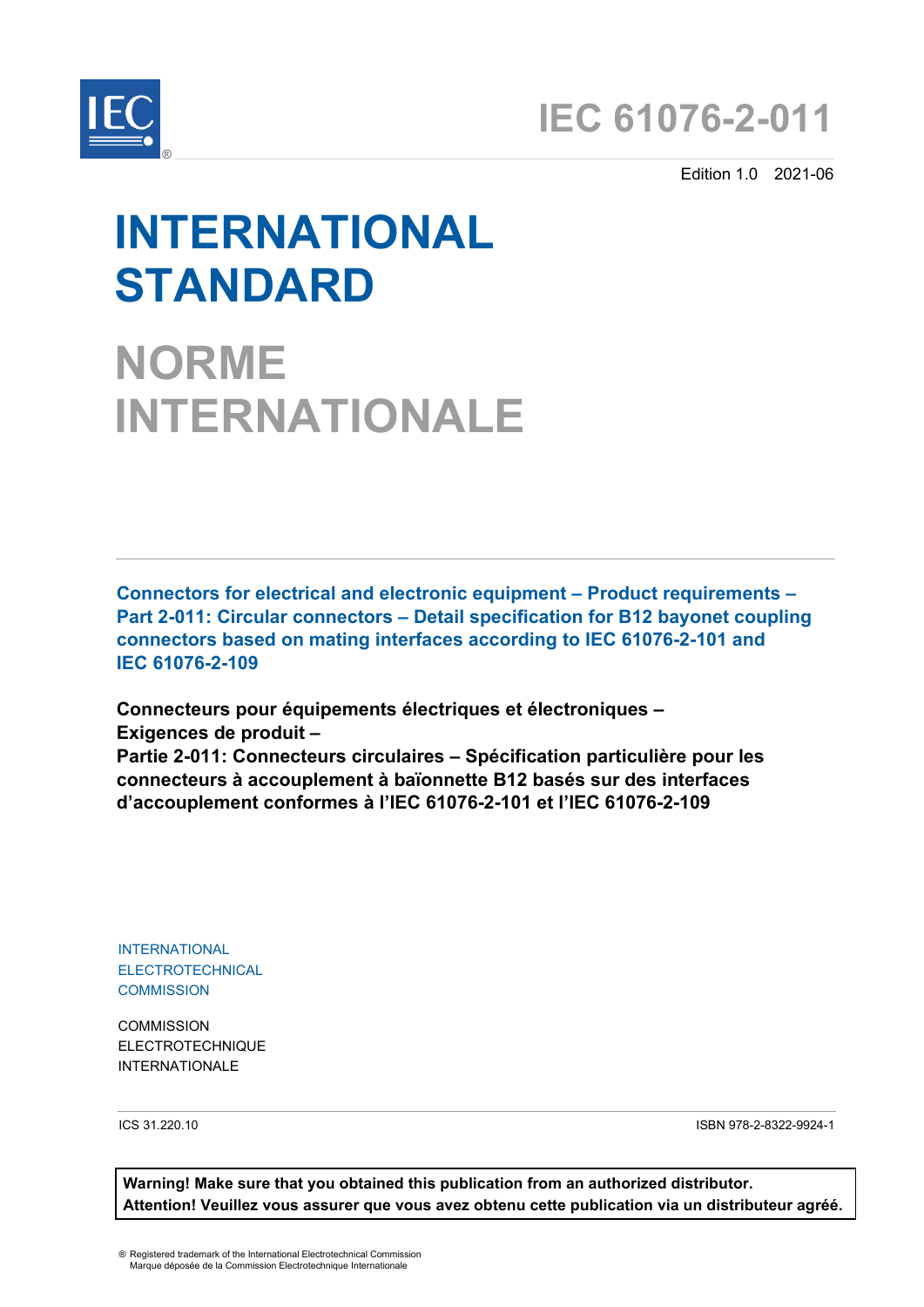# **CONTENTS**

| 1                                                                         |  |  |  |  |
|---------------------------------------------------------------------------|--|--|--|--|
| 2                                                                         |  |  |  |  |
| 3                                                                         |  |  |  |  |
| 4                                                                         |  |  |  |  |
| 4.1                                                                       |  |  |  |  |
| 4.1.1                                                                     |  |  |  |  |
| 4.1.2                                                                     |  |  |  |  |
| 4.2                                                                       |  |  |  |  |
| 4.3                                                                       |  |  |  |  |
| 4.4                                                                       |  |  |  |  |
| 5                                                                         |  |  |  |  |
| 5.1                                                                       |  |  |  |  |
| 5.2                                                                       |  |  |  |  |
| 5.3                                                                       |  |  |  |  |
| 5.3.1                                                                     |  |  |  |  |
| 5.3.2                                                                     |  |  |  |  |
| 5.3.3                                                                     |  |  |  |  |
| 5.4                                                                       |  |  |  |  |
| 6                                                                         |  |  |  |  |
| 6.1                                                                       |  |  |  |  |
| 6.2                                                                       |  |  |  |  |
| $\overline{7}$                                                            |  |  |  |  |
|                                                                           |  |  |  |  |
| Annex B (informative) Contact and pair designation for balanced cabling12 |  |  |  |  |
|                                                                           |  |  |  |  |
|                                                                           |  |  |  |  |
|                                                                           |  |  |  |  |
|                                                                           |  |  |  |  |
|                                                                           |  |  |  |  |
|                                                                           |  |  |  |  |
|                                                                           |  |  |  |  |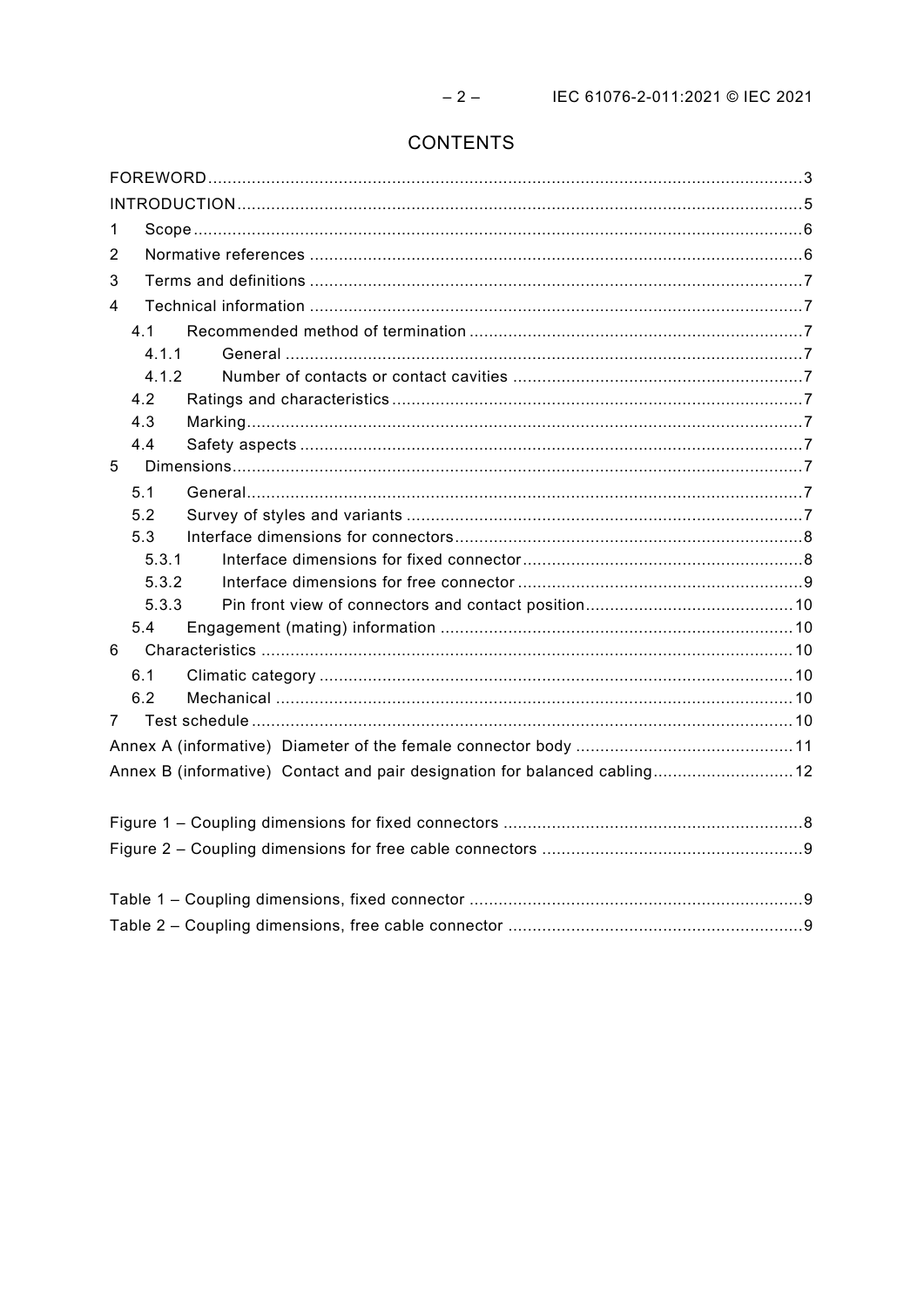#### INTERNATIONAL ELECTROTECHNICAL COMMISSION

\_\_\_\_\_\_\_\_\_\_\_\_

## **CONNECTORS FOR ELECTRICAL AND ELECTRONIC EQUIPMENT – PRODUCT REQUIREMENTS –**

## **Part 2-011: Circular connectors – Detail specification for B12 bayonet coupling connectors based on mating interfaces according to IEC 61076-2-101 and IEC 61076-2-109**

#### FOREWORD

- <span id="page-2-0"></span>1) The International Electrotechnical Commission (IEC) is a worldwide organization for standardization comprising all national electrotechnical committees (IEC National Committees). The object of IEC is to promote international co-operation on all questions concerning standardization in the electrical and electronic fields. To this end and in addition to other activities, IEC publishes International Standards, Technical Specifications, Technical Reports, Publicly Available Specifications (PAS) and Guides (hereafter referred to as "IEC Publication(s)"). Their preparation is entrusted to technical committees; any IEC National Committee interested in the subject dealt with may participate in this preparatory work. International, governmental and non-governmental organizations liaising with the IEC also participate in this preparation. IEC collaborates closely with the International Organization for Standardization (ISO) in accordance with conditions determined by agreement between the two organizations.
- 2) The formal decisions or agreements of IEC on technical matters express, as nearly as possible, an international consensus of opinion on the relevant subjects since each technical committee has representation from all interested IEC National Committees.
- 3) IEC Publications have the form of recommendations for international use and are accepted by IEC National Committees in that sense. While all reasonable efforts are made to ensure that the technical content of IEC Publications is accurate, IEC cannot be held responsible for the way in which they are used or for any misinterpretation by any end user.
- 4) In order to promote international uniformity, IEC National Committees undertake to apply IEC Publications transparently to the maximum extent possible in their national and regional publications. Any divergence between any IEC Publication and the corresponding national or regional publication shall be clearly indicated in the latter.
- 5) IEC itself does not provide any attestation of conformity. Independent certification bodies provide conformity assessment services and, in some areas, access to IEC marks of conformity. IEC is not responsible for any services carried out by independent certification bodies.
- 6) All users should ensure that they have the latest edition of this publication.
- 7) No liability shall attach to IEC or its directors, employees, servants or agents including individual experts and members of its technical committees and IEC National Committees for any personal injury, property damage or other damage of any nature whatsoever, whether direct or indirect, or for costs (including legal fees) and expenses arising out of the publication, use of, or reliance upon, this IEC Publication or any other IEC Publications.
- 8) Attention is drawn to the Normative references cited in this publication. Use of the referenced publications is indispensable for the correct application of this publication.
- 9) Attention is drawn to the possibility that some of the elements of this IEC Publication may be the subject of patent rights. IEC shall not be held responsible for identifying any or all such patent rights.

International Standard IEC 61076-2-011 has been prepared by subcommittee 48B: Electrical connectors, of IEC technical committee 48: Electrical connectors and mechanical structures for electrical and electronic equipment.

The text of this standard is based on the following documents:

| <b>FDIS</b>   | Report on voting |
|---------------|------------------|
| 48B/2883/FDIS | 48B/2892/RVD     |

Full information on the voting for its approval can be found in the report on voting indicated in the above table.

The language used for the development of this International Standard is English.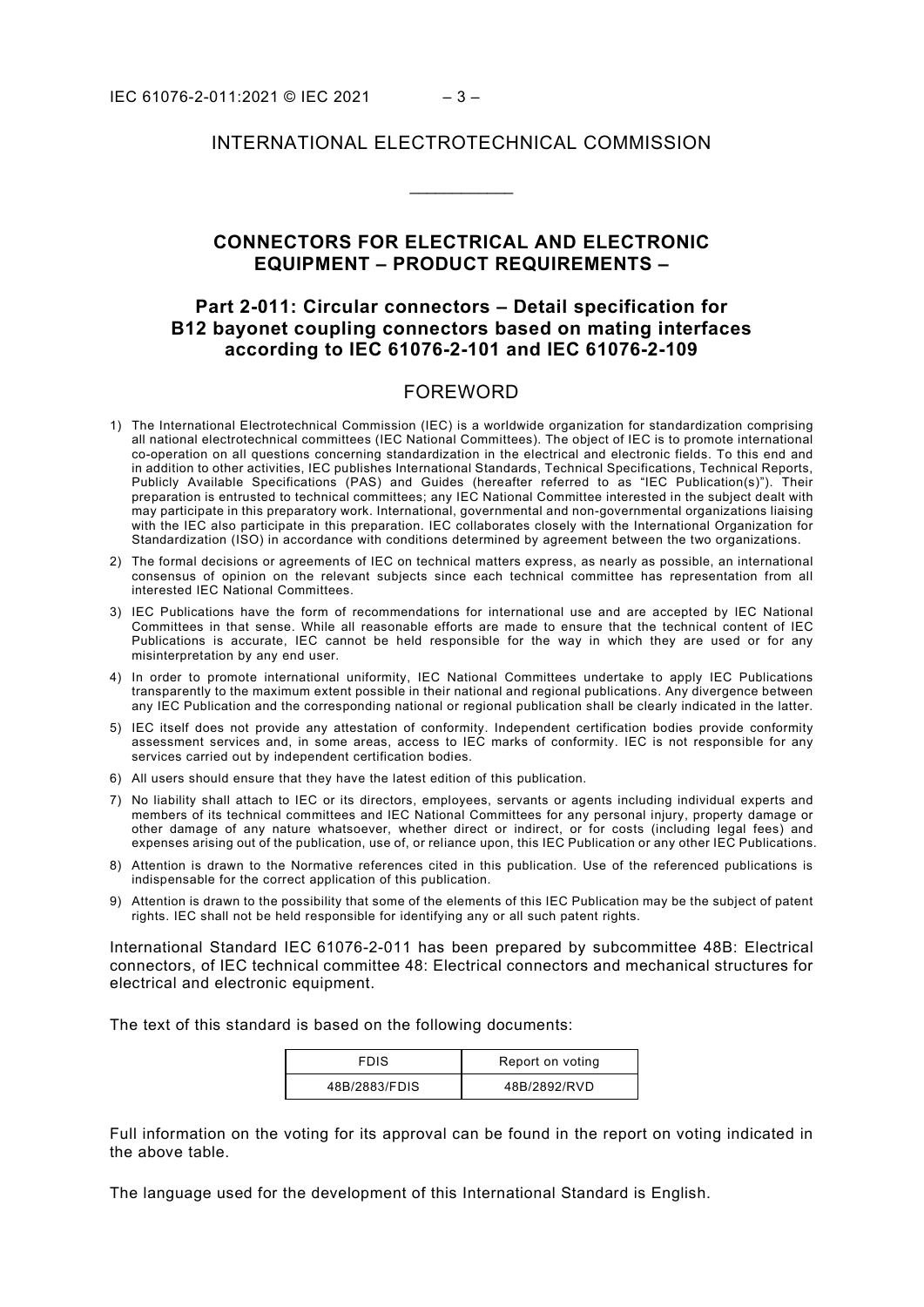This document was drafted in accordance with ISO/IEC Directives, Part 2, and developed in accordance with ISO/IEC Directives, Part 1 and ISO/IEC Directives, IEC Supplement, available at [www.iec.ch/members\\_experts/refdocs.](http://www.iec.ch/members_experts/refdocs) The main document types developed by IEC are described in greater detail at [www.iec.ch/standardsdev/publications.](http://www.iec.ch/standardsdev/publications)

A list of all parts in the IEC 61076 series, published under the general title *Connectors for electrical and electronic equipment – Product requirements*, can be found on the IEC website.

The committee has decided that the contents of this document will remain unchanged until the stability date indicated on the IEC website under [webstore.iec.ch](https://webstore.iec.ch/?ref=menu) in the data related to the specific document. At this date, the document will be

- reconfirmed,
- withdrawn,
- replaced by a revised edition, or
- amended.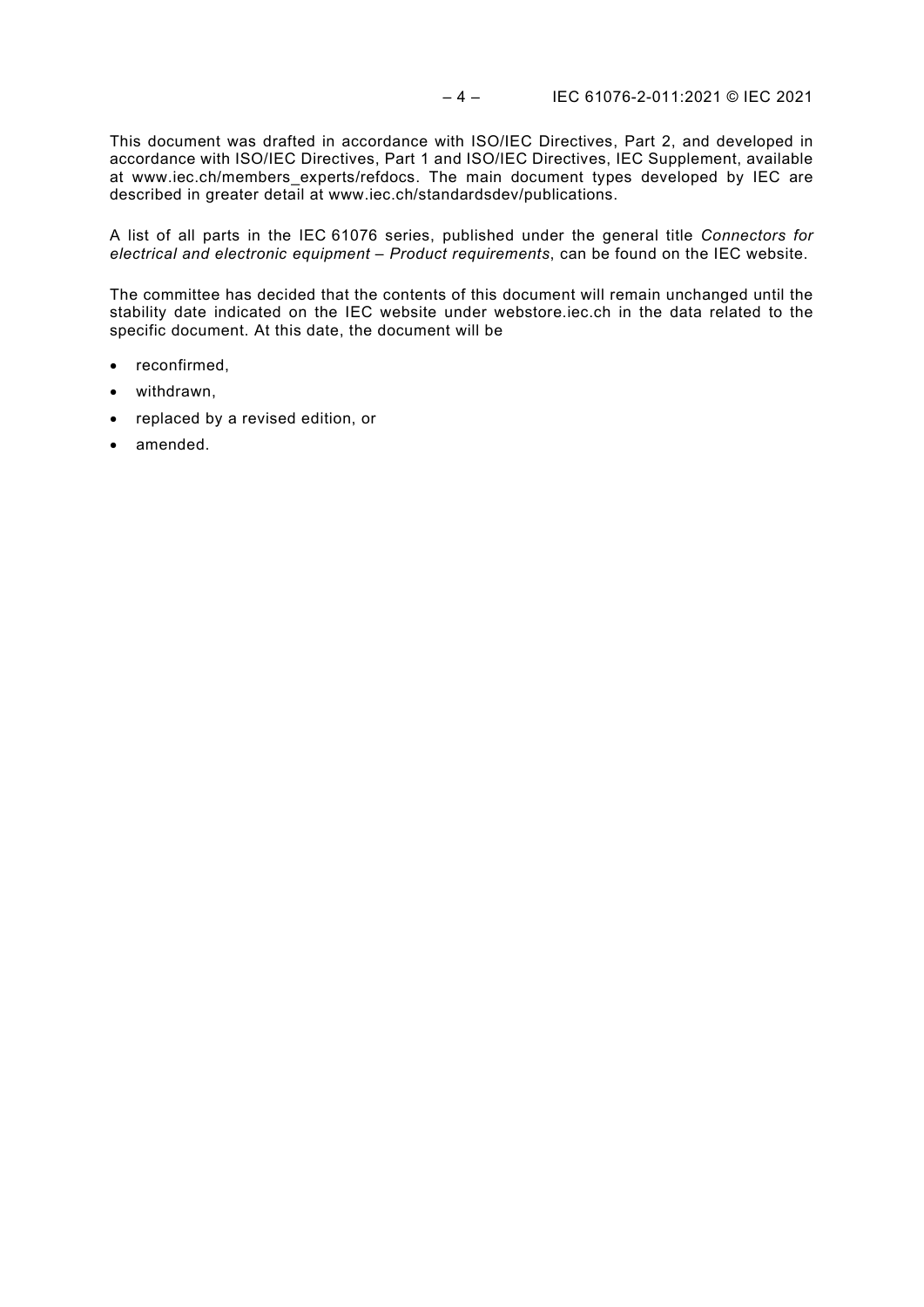#### IEC 61076-2-011:2021 © IEC 2021 - 5 -

## INTRODUCTION

<span id="page-4-0"></span>This document describes the fixed and free cable connector coupling interface for circular connectors. In addition to dimensional definitions, reference planes for existing connector mating faces have been defined. Mechanical and electrical characteristics and the corresponding test procedures are part of this generic standard. It specifies the additional dimensions for the bayonet coupling interfaces. The mating faces are not part of this document, but explicitly defined in IEC 61076-2-101 and IEC 61076-2-109.

| IEC SC 48B - Electrical connectors<br>Specification available from:<br><b>IEC General secretariat</b><br>or from the addresses shown on the inside cover. | IFC 61076-2-011 Fd 1.0                                                                                                                                                                                                                                                                                                                                  |  |  |
|-----------------------------------------------------------------------------------------------------------------------------------------------------------|---------------------------------------------------------------------------------------------------------------------------------------------------------------------------------------------------------------------------------------------------------------------------------------------------------------------------------------------------------|--|--|
| DETAIL SPECIFICATION in accordance with IEC 61076-2                                                                                                       |                                                                                                                                                                                                                                                                                                                                                         |  |  |
| <b>IEC</b>                                                                                                                                                | Circular connectors<br>B12, 2 to 17 ways, for signal and data<br>transmission with frequencies up to<br>500 MHz<br>Pin and socket connectors with round<br>contact<br>Rewireable - Non-rewirable<br>Free cable connectors<br>Straight and right-angle connectors<br><b>Fixed connectors</b><br>Flange mounting<br>Rear mounting<br>Single hole mounting |  |  |
| The ways and coding shown are only given as an example.                                                                                                   |                                                                                                                                                                                                                                                                                                                                                         |  |  |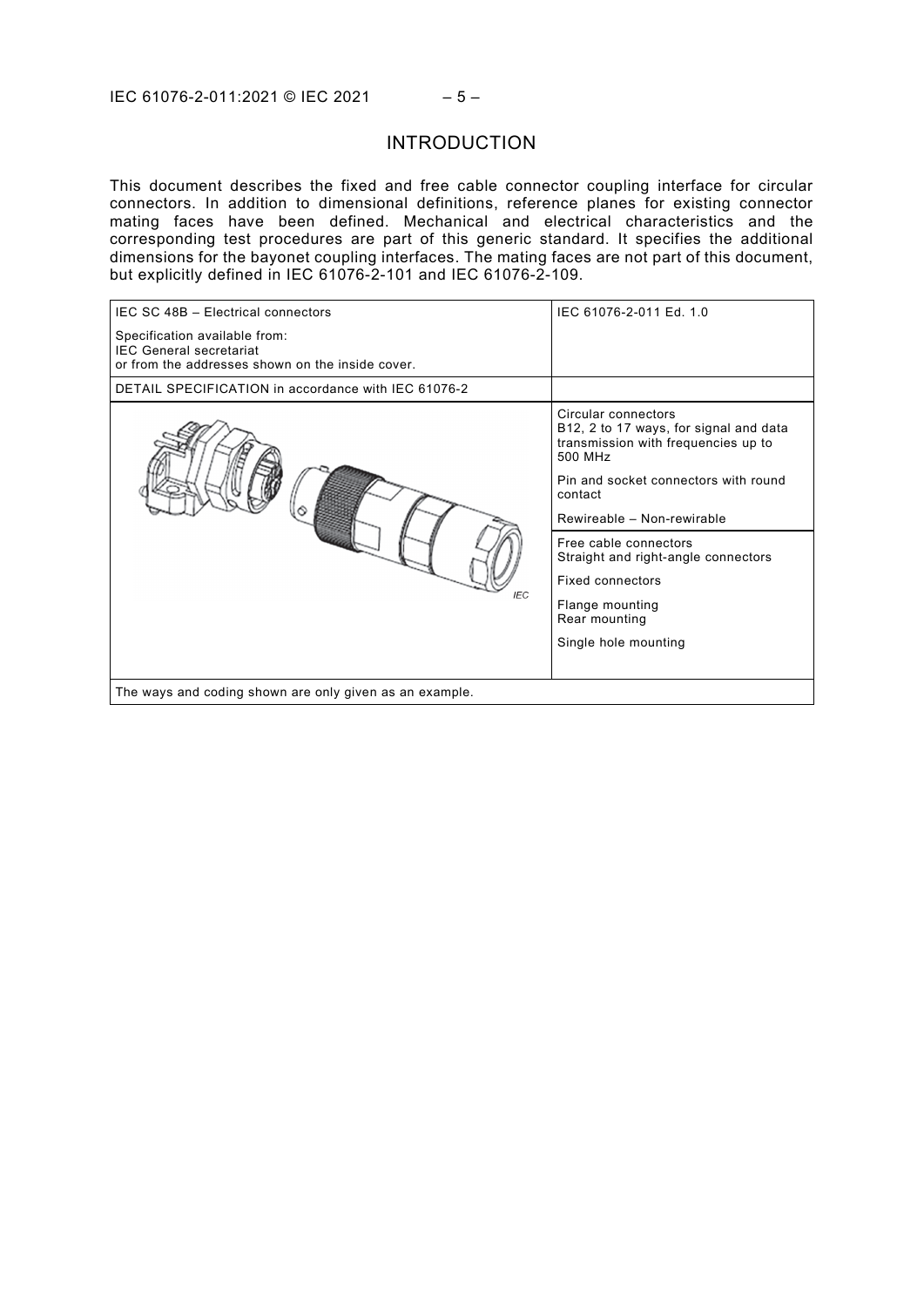## **CONNECTORS FOR ELECTRICAL AND ELECTRONIC EQUIPMENT – PRODUCT REQUIREMENTS –**

## **Part 2-011: Circular connectors – Detail specification for B12 bayonet coupling connectors based on mating interfaces according to IEC 61076-2-101 and IEC 61076-2-109**

#### <span id="page-5-0"></span>**1 Scope**

This part of IEC 61076-2 describes the bayonet coupling interface of circular connectors that are typically used for industrial process measurement and control. These connectors consist of fixed and free connectors either rewireable or non-rewireable, with bayonet-coupling. These connectors may have glass to metal seal inserts. They have male or female contacts and are deemed to be intermateable with corresponding free connectors produced according to this document. Male connectors have round contacts  $\varnothing$  0,6 mm,  $\varnothing$  0,76 mm,  $\varnothing$  0,8 mm and Ø 1,0 mm.

Different codings prevent the mating of these individually coded fixed connectors (and consequently of individually coded free connectors deemed to couple with them) to other interfaces and cross-mating between the different codings. However, the styles and interface dimensions, except for the coupling mechanism, are as given in 4.3 of IEC 61076-2- 101:2012 and 4.3.1 of IEC 61076-2-109:2014.

The male type B12 circular connectors are interoperable with the female type B12 connector of the same coding and ways. The female type B12 connectors are interoperable with the male type B12 and M12 (threaded screw coupling) connector of the same coding and ways.

NOTE B12 relates to a bayonet coupling with tube dimensions compatible with a M12 thread. M12 is the dimension of the thread of the screw-coupling mechanism of circular connectors covered by IEC 61076-2-101 and IEC 61076-2-109, which provide the mating interface (connector insert level) to these connectors with bayonet coupling.

#### <span id="page-5-1"></span>**2 Normative references**

The following documents are referred to in the text in such a way that some or all of their content constitutes requirements of this document. For dated references, only the edition cited applies. For undated references, the latest edition of the referenced document (including any amendments) applies.

IEC 60050-581:2008, *International Electrotechnical Vocabulary (IEV) – Part 581: Electromechanical components for electronic equipment*

IEC 61076-2:2011, *Connectors for electronic equipment – Product requirements – Part 2: Sectional specification for circular connectors*

IEC 61076-2-101:2012, *Connectors for electronic equipment – Product requirements – Part 2-101: Circular connectors – Detail specification for M12 connectors with screw-locking*

IEC 61076-2-109:2014, *Connectors for electronic equipment – Product requirements – Part 2-109: Circular connectors – Detail specification for connectors with M 12 x 1 screw-locking, for data transmission frequencies up to 500 MHz*

IEC 61984:2008, *Connectors – Safety requirements and tests*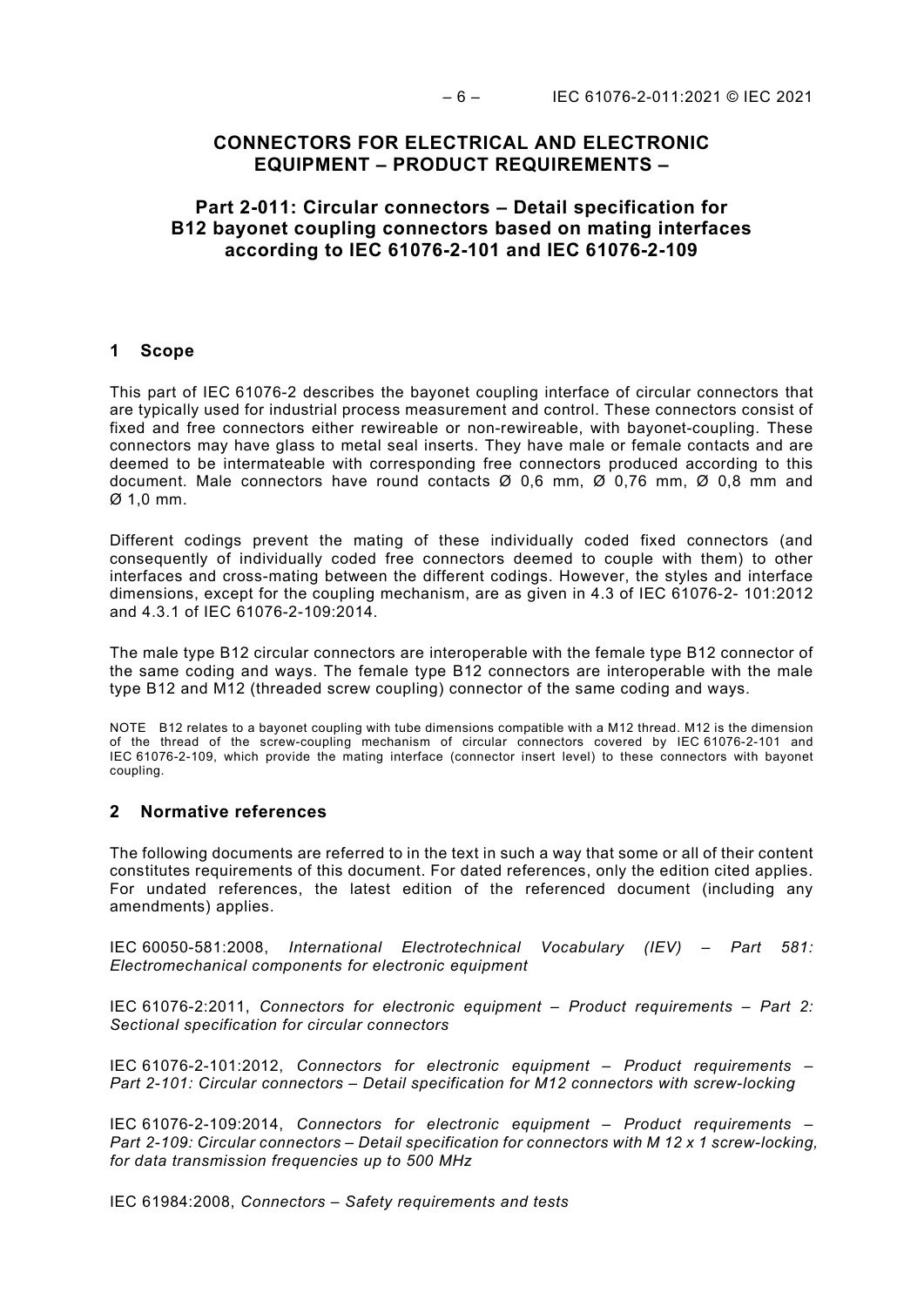# SOMMAIRE

| 1 |       |                                                                                 |  |
|---|-------|---------------------------------------------------------------------------------|--|
| 2 |       |                                                                                 |  |
| 3 |       |                                                                                 |  |
| 4 |       |                                                                                 |  |
|   | 4.1   |                                                                                 |  |
|   | 4.1.1 |                                                                                 |  |
|   | 4.1.2 |                                                                                 |  |
|   | 4.2   |                                                                                 |  |
|   | 4.3   |                                                                                 |  |
|   | 4.4   |                                                                                 |  |
| 5 |       |                                                                                 |  |
|   | 5.1   |                                                                                 |  |
|   | 5.2   |                                                                                 |  |
|   | 5.3   |                                                                                 |  |
|   | 5.3.1 |                                                                                 |  |
|   | 5.3.2 |                                                                                 |  |
|   | 5.3.3 | Vue de face du contact mâle des connecteurs et position des contacts 22         |  |
|   | 5.4   |                                                                                 |  |
| 6 |       |                                                                                 |  |
|   | 6.1   |                                                                                 |  |
|   | 6.2   |                                                                                 |  |
| 7 |       |                                                                                 |  |
|   |       |                                                                                 |  |
|   |       | Annexe B (informative) Désignation des contacts et des paires pour le câblage à |  |
|   |       |                                                                                 |  |
|   |       |                                                                                 |  |
|   |       |                                                                                 |  |
|   |       |                                                                                 |  |
|   |       |                                                                                 |  |
|   |       |                                                                                 |  |
|   |       |                                                                                 |  |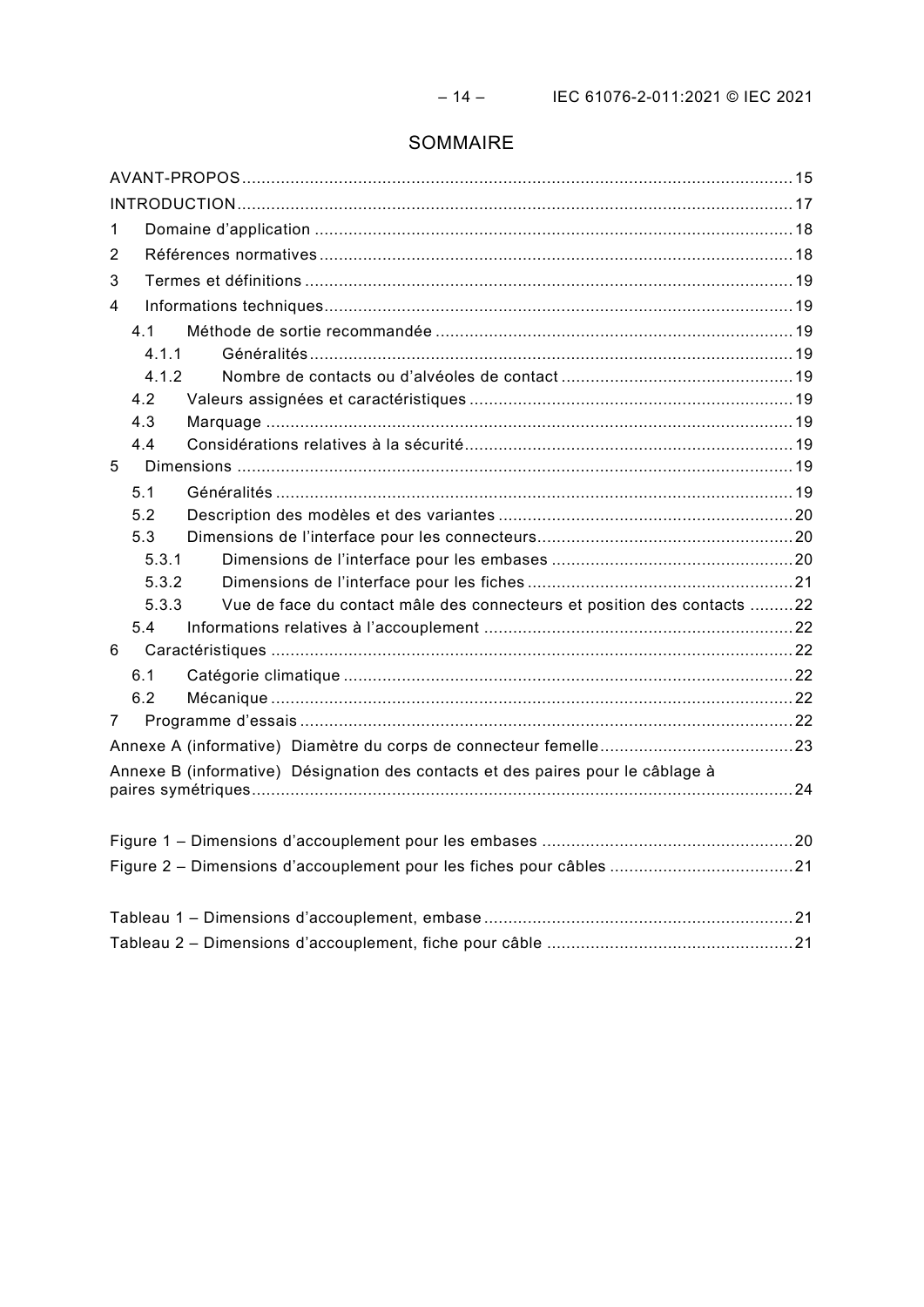## COMMISSION ÉLECTROTECHNIQUE INTERNATIONALE

\_\_\_\_\_\_\_\_\_\_\_\_

## **CONNECTEURS POUR ÉQUIPEMENTS ÉLECTRIQUES ET ÉLECTRONIQUES – EXIGENCES DE PRODUIT –**

## **Partie 2-011: Connecteurs circulaires – Spécification particulière pour les connecteurs à accouplement à baïonnette B12 basés sur des interfaces d'accouplement conformes à l'IEC 61076-2-101 et l'IEC 61076-2-109**

## AVANT-PROPOS

- <span id="page-7-0"></span>1) La Commission Électrotechnique Internationale (IEC) est une organisation mondiale de normalisation composée de l'ensemble des comités électrotechniques nationaux (Comités nationaux de l'IEC). L'IEC a pour objet de favoriser la coopération internationale pour toutes les questions de normalisation dans les domaines de l'électricité et de l'électronique. À cet effet, l'IEC – entre autres activités – publie des Normes internationales, des Spécifications techniques, des Rapports techniques, des Spécifications accessibles au public (PAS) et des Guides (ci-après dénommés "Publication(s) de l'IEC"). Leur élaboration est confiée à des comités d'études, aux travaux desquels tout Comité national intéressé par le sujet traité peut participer. Les organisations internationales, gouvernementales et non gouvernementales, en liaison avec l'IEC, participent également aux travaux. L'IEC collabore étroitement avec l'Organisation Internationale de Normalisation (ISO), selon des conditions fixées par accord entre les deux organisations.
- 2) Les décisions ou accords officiels de l'IEC concernant les questions techniques représentent, dans la mesure du possible, un accord international sur les sujets étudiés, étant donné que les Comités nationaux de l'IEC intéressés sont représentés dans chaque comité d'études.
- 3) Les Publications de l'IEC se présentent sous la forme de recommandations internationales et sont agréées comme telles par les Comités nationaux de l'IEC. Tous les efforts raisonnables sont entrepris afin que l'IEC s'assure de l'exactitude du contenu technique de ses publications; l'IEC ne peut pas être tenue responsable de l'éventuelle mauvaise utilisation ou interprétation qui en est faite par un quelconque utilisateur final.
- 4) Dans le but d'encourager l'uniformité internationale, les Comités nationaux de l'IEC s'engagent, dans toute la mesure possible, à appliquer de façon transparente les Publications de l'IEC dans leurs publications nationales et régionales. Toutes divergences entre toutes Publications de l'IEC et toutes publications nationales ou régionales correspondantes doivent être indiquées en termes clairs dans ces dernières.
- 5) L'IEC elle-même ne fournit aucune attestation de conformité. Des organismes de certification indépendants fournissent des services d'évaluation de conformité et, dans certains secteurs, accèdent aux marques de conformité de l'IEC. L'IEC n'est responsable d'aucun des services effectués par les organismes de certification indépendants.
- 6) Tous les utilisateurs doivent s'assurer qu'ils sont en possession de la dernière édition de cette publication.
- 7) Aucune responsabilité ne doit être imputée à l'IEC, à ses administrateurs, employés, auxiliaires ou mandataires, y compris ses experts particuliers et les membres de ses comités d'études et des Comités nationaux de l'IEC, pour tout préjudice causé en cas de dommages corporels et matériels, ou de tout autre dommage de quelque nature que ce soit, directe ou indirecte, ou pour supporter les coûts (y compris les frais de justice) et les dépenses découlant de la publication ou de l'utilisation de cette Publication de l'IEC ou de toute autre Publication de l'IEC, ou au crédit qui lui est accordé.
- 8) L'attention est attirée sur les références normatives citées dans cette publication. L'utilisation de publications référencées est obligatoire pour une application correcte de la présente publication.
- 9) L'attention est attirée sur le fait que certains des éléments de la présente Publication de l'IEC peuvent faire l'objet de droits de brevet. L'IEC ne saurait être tenue pour responsable de ne pas avoir identifié de tels droits de brevets et de ne pas avoir signalé leur existence.

La Norme internationale IEC 61076-2-011 a été établie par le sous-comité 48B: Connecteurs électriques, du comité d'études 48 de l'IEC: Connecteurs électriques et structures mécaniques pour les équipements électriques et électroniques.

Le texte de cette norme est issu des documents suivants:

| <b>FDIS</b>   | Rapport de vote |
|---------------|-----------------|
| 48B/2883/FDIS | 48B/2892/RVD    |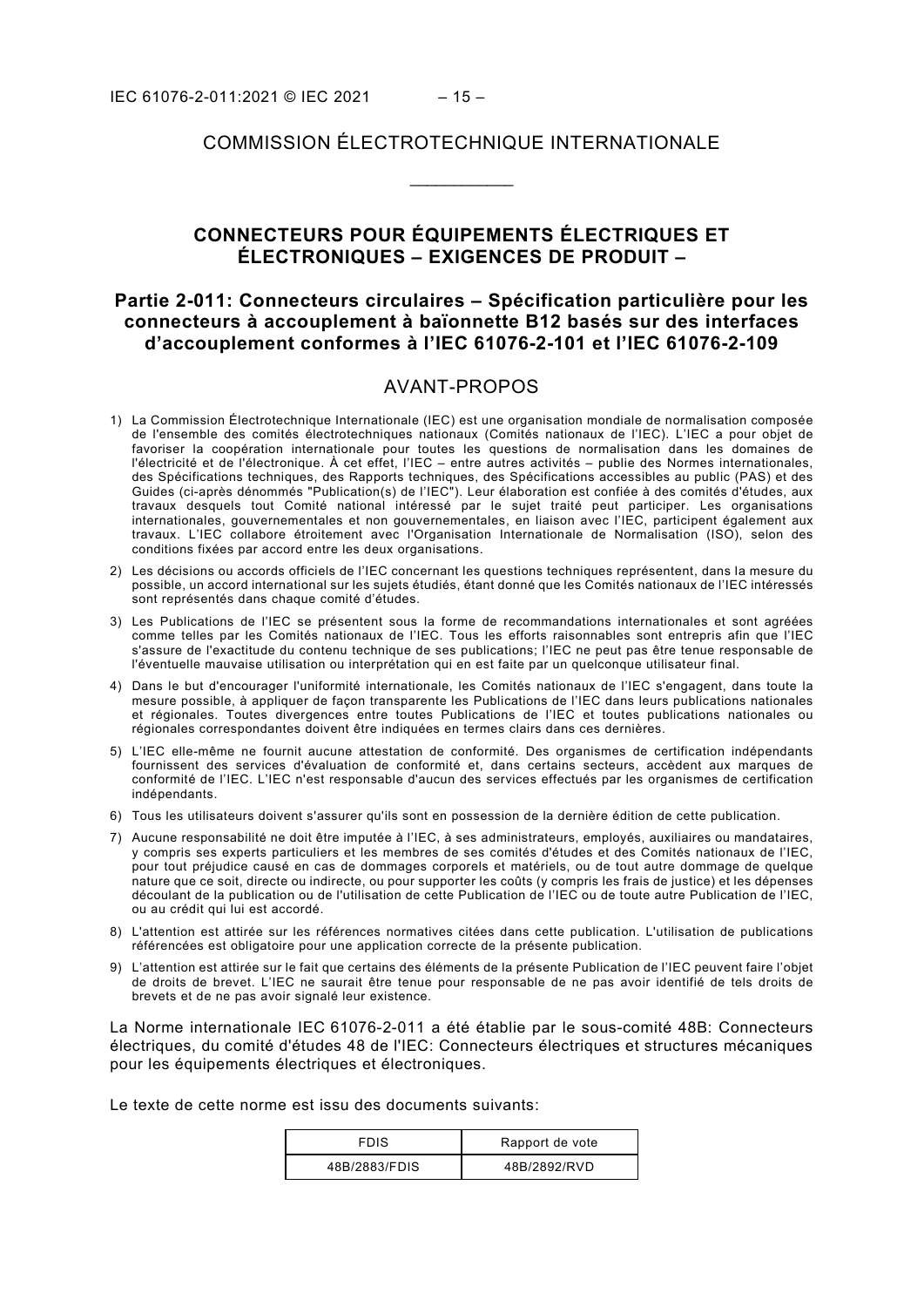Le rapport de vote indiqué dans le tableau ci-dessus donne toute information sur le vote ayant abouti à son approbation.

La langue employée pour l'élaboration de cette Norme internationale est l'anglais.

Le présent document a été rédigé selo[n les Directives ISO/IEC, Partie 2, il a](http://www.iec.ch/standardsdev/publications) été développé selon les Directives ISO/IEC, Partie 1 et les Directives ISO/IEC, Supplément IEC, disponibles sous www.iec.ch/members\_experts/refdocs. Les principaux types de documents développés par l'IEC sont décrits plus en détail sous www.iec.ch/standardsdev/publications.

Une liste de toutes les parties de la série IEC 61076, publiées sous le titre général *Connecteurs pour équipements électriques et électroniques – Exigences de produit*, peut être consultée sur le site web de l'IEC.

Le comité a décidé que le contenu du présent document ne sera pas modifié avant la date de stabilité indiquée sur le site web de l'IEC sous webstore.iec.ch dans les données relatives au document recherché. A cette date, le document sera

- reconduit,
- supprimé,
- remplacé par une édition révisée, ou
- amendé.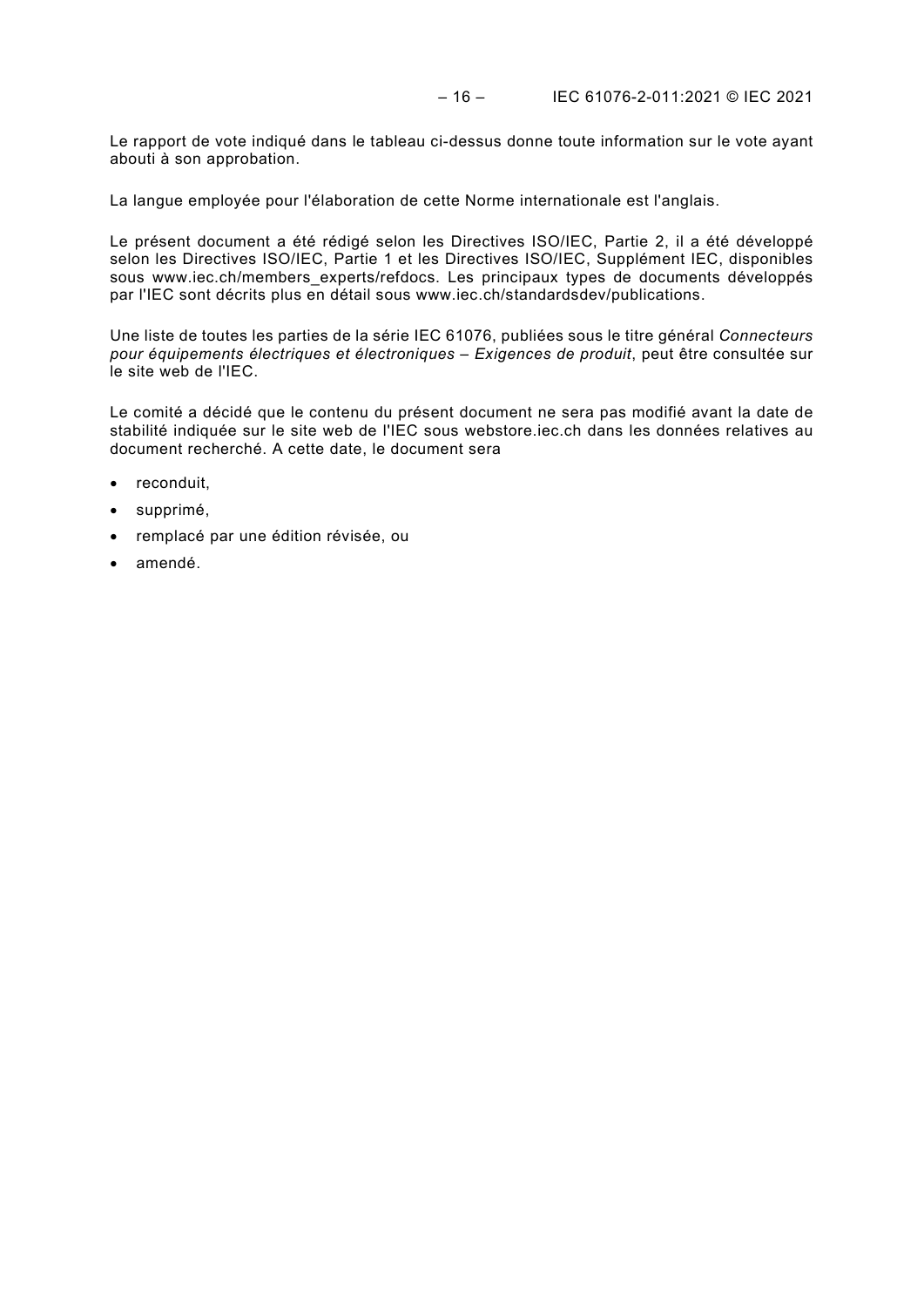#### INTRODUCTION

<span id="page-9-0"></span>Le présent document décrit l'interface d'accouplement d'embases et de fiches pour câbles destinée aux connecteurs circulaires. Outre les définitions des dimensions, les plans de référence pour les faces d'accouplement de connecteurs existantes ont été définis. Les caractéristiques mécaniques et électriques, ainsi que les procédures d'essai correspondantes, font partie de la présente norme générique. Elle spécifie les dimensions supplémentaires pour les interfaces d'accouplement à baïonnette. Les faces d'accouplement sortent du cadre du présent document, mais sont définies explicitement dans l'IEC 61076-2-101 et l'IEC 61076-2- 109.

| IEC SC 48B - Connecteurs électriques<br>Spécification disponible auprès du:<br>Secrétariat général de l'IEC<br>ou à l'une des adresses données sur la deuxième de couverture. | IEC 61076-2-011 Ed. 1.0                                                                                                                                                                                                                                                                                                                                                                                                  |  |  |
|-------------------------------------------------------------------------------------------------------------------------------------------------------------------------------|--------------------------------------------------------------------------------------------------------------------------------------------------------------------------------------------------------------------------------------------------------------------------------------------------------------------------------------------------------------------------------------------------------------------------|--|--|
| SPECIFICATION PARTICULIERE conformément à l'IEC 61076-2                                                                                                                       |                                                                                                                                                                                                                                                                                                                                                                                                                          |  |  |
| <b>IEC</b>                                                                                                                                                                    | Connecteurs circulaires<br>B <sub>12</sub> , 2 à 17 voies, pour des<br>transmissions de signaux et de données<br>à des fréquences jusqu'à 500 MHz<br>Connecteurs mâles et femelles avec<br>contact circulaire<br>Démontable - Non démontable<br>Fiches pour câbles<br>Connecteurs à sortie droite et à sortie<br>coudée<br><b>Embases</b><br>Montage avec collerette de fixation<br>Montage arrière<br>Montage par écrou |  |  |
| Les voies et le codage représentés sont uniquement donnés à titre d'exemple.                                                                                                  |                                                                                                                                                                                                                                                                                                                                                                                                                          |  |  |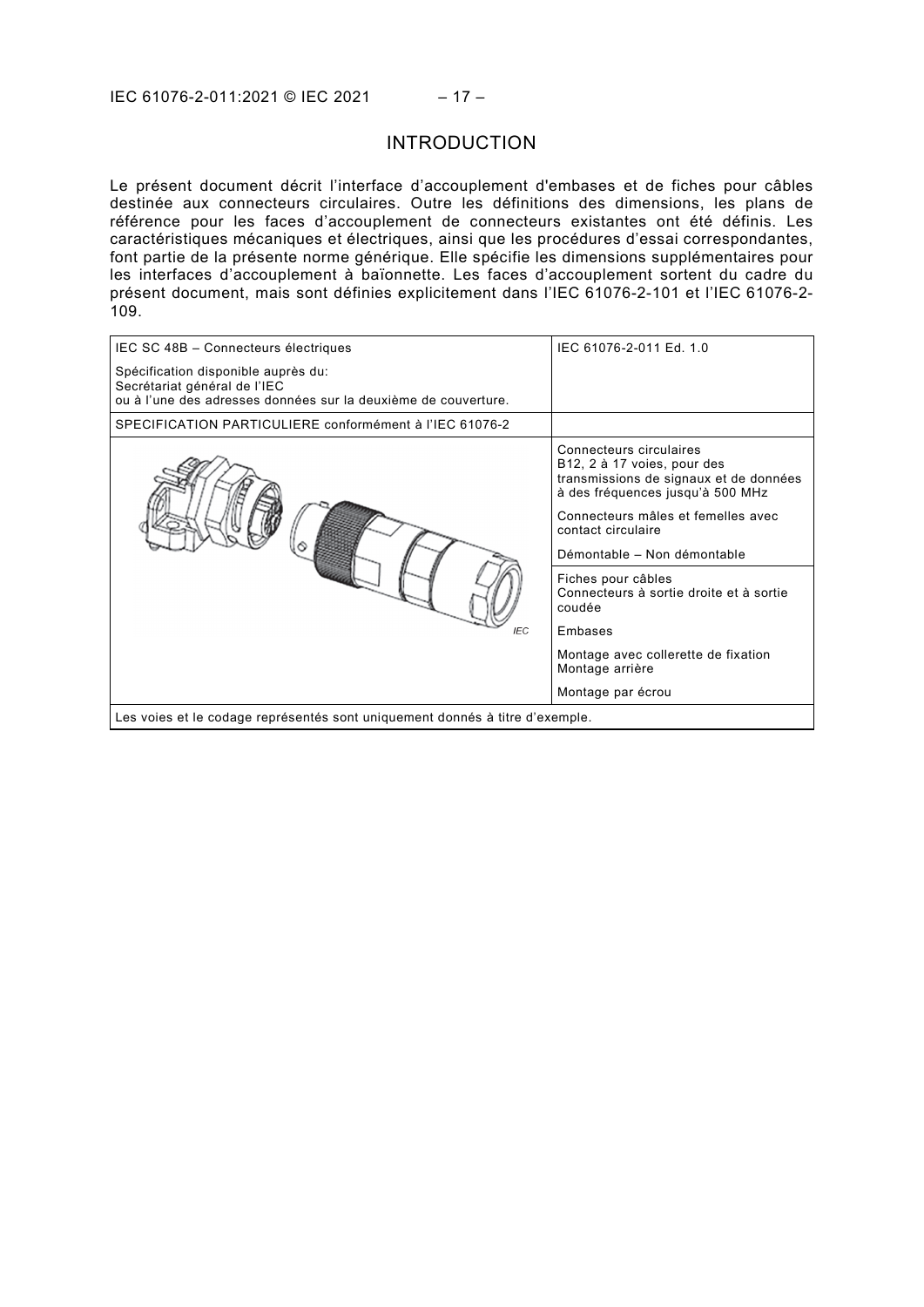## **CONNECTEURS POUR ÉQUIPEMENTS ÉLECTRIQUES ET ÉLECTRONIQUES – EXIGENCES DE PRODUIT –**

**Partie 2-011: Connecteurs circulaires – Spécification particulière pour les connecteurs à accouplement à baïonnette B12 basés sur des interfaces d'accouplement conformes à l'IEC 61076-2-101 et l'IEC 61076-2-109**

#### <span id="page-10-0"></span>**1 Domaine d'application**

La présente partie de l'IEC 61076-2 décrit l'interface d'accouplement à baïonnette des connecteurs circulaires, qui sont généralement utilisés pour les applications de mesure et de commande des processus industriels. Ces connecteurs se composent d'embases et de fiches, pouvant être démontables ou non démontables, avec accouplement à baïonnette. Ces connecteurs peuvent être dotés d'isolants d'étanchéité verre-métal. Ils ont des contacts mâles ou femelles, et sont considérés comme étant accouplables avec les fiches correspondantes, fabriquées conformément au présent document. Les connecteurs mâles présentent des contacts circulaires de Ø 0,6 mm, Ø 0,76 mm, Ø 0,8 mm et Ø 1,0 mm.

Les différents codages empêchent l'accouplement de ces embases à codage individuel (et par conséquent des fiches à codage individuel destinées à y être reliées par accouplement) avec d'autres interfaces, ainsi que l'accouplement croisé entre les différents codages. Cependant, les modèles et les dimensions des interfaces, à l'exception du mécanisme d'accouplement, sont donnés dans le paragraphe 4.3 de l'IEC 61076-2-101:2012 et le paragraphe 4.3.1 de l'IEC 61076-2-109:2014.

Les connecteurs circulaires B12 mâles sont accouplables avec les connecteurs B12 femelles présentant le même codage et les mêmes voies. Les connecteurs B12 femelles sont accouplables avec les connecteurs B12 mâles et M12 mâles (accouplement par filetage) présentant le même codage et les mêmes voies.

NOTE L'appellation B12 désigne un accouplement à baïonnette dont les dimensions du tube sont compatibles avec un filet M12. L'appellation M12 désigne la dimension du filet du mécanisme d'accouplement à vis des connecteurs circulaires couverts par l'IEC 61076-2-101 et l'IEC 61076-2-109, qui constitue l'interface d'accouplement (au niveau de l'isolant de connecteur) avec ces connecteurs à accouplement à baïonnette.

## <span id="page-10-1"></span>**2 Références normatives**

Les documents suivants sont cités dans le texte de sorte qu'ils constituent, pour tout ou partie de leur contenu, des exigences du présent document. Pour les références datées, seule l'édition citée s'applique. Pour les références non datées, la dernière édition du document de référence s'applique (y compris les éventuels amendements).

IEC 60050-581:2008, *Vocabulaire Electrotechnique International – Partie 581: Composants électromécaniques pour équipements électroniques*

IEC 61076-2:2011, *Connecteurs pour équipements électroniques – Exigences de produit – Partie 2: Spécification intermédiaire pour les connecteurs circulaires*

IEC 61076-2-101:2012, *Connecteurs pour équipements électroniques - Exigences de produit - Partie 2-101: Connecteurs circulaires - Spécification particulière pour les connecteurs M12 à vis*

IEC 61076-2-109:2014, *Connecteurs pour équipements électroniques – Exigences de produit – Partie 2-109: Connecteurs circulaires - Spécification particulière relative aux connecteurs avec*